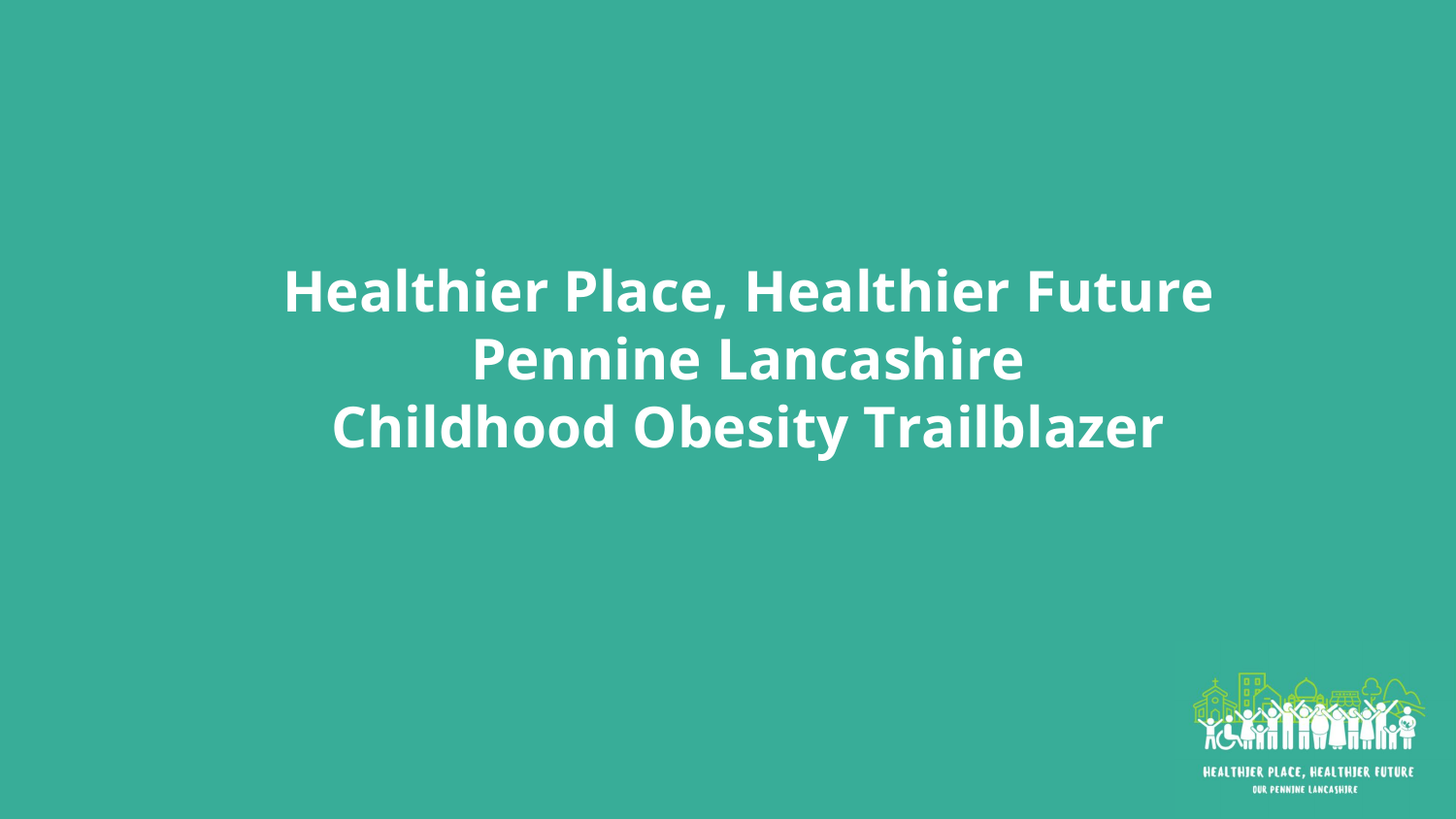# **About the project**

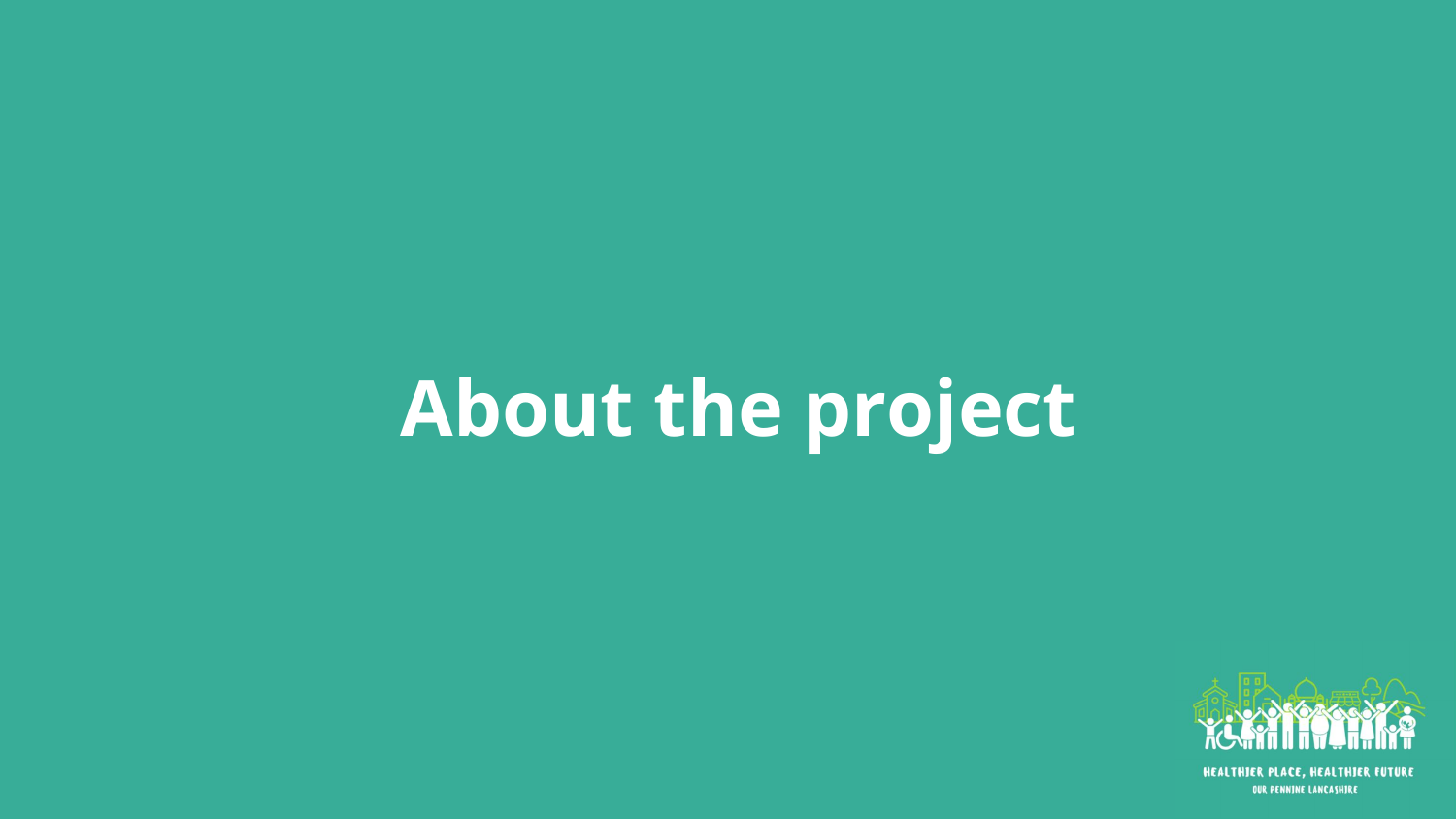### **Healthier Place, Healthier Future**

- **Healthier Place, Healthier Future** (HPHF) is one of five Childhood Obesity Trailblazer programmes funded by the Department of Health and Social Care and delivered by the Local Government Association.
- The project is funded for three years (until summer 2022). We are currently in the **third** year.
- The project is being delivered by Food Active, working with the Pennine Lancashire Consortium of Local Authorities (Burnley, Blackburn with Darwen, Hyndburn, Pendle, Ribble Valley, Rossendale). We aim to share findings wider across Lancashire, Cumbria and beyond.
- We work closely with the Sport England Delivery Pilot, Together an Active Future (TaAF) which also covers the Pennine Lancashire footprint.
- Disseminate learning with 5 other national trailblazer programmes facilitated by Shared Intelligence.



Illustrated map outlining the six areas covered by the HPHF project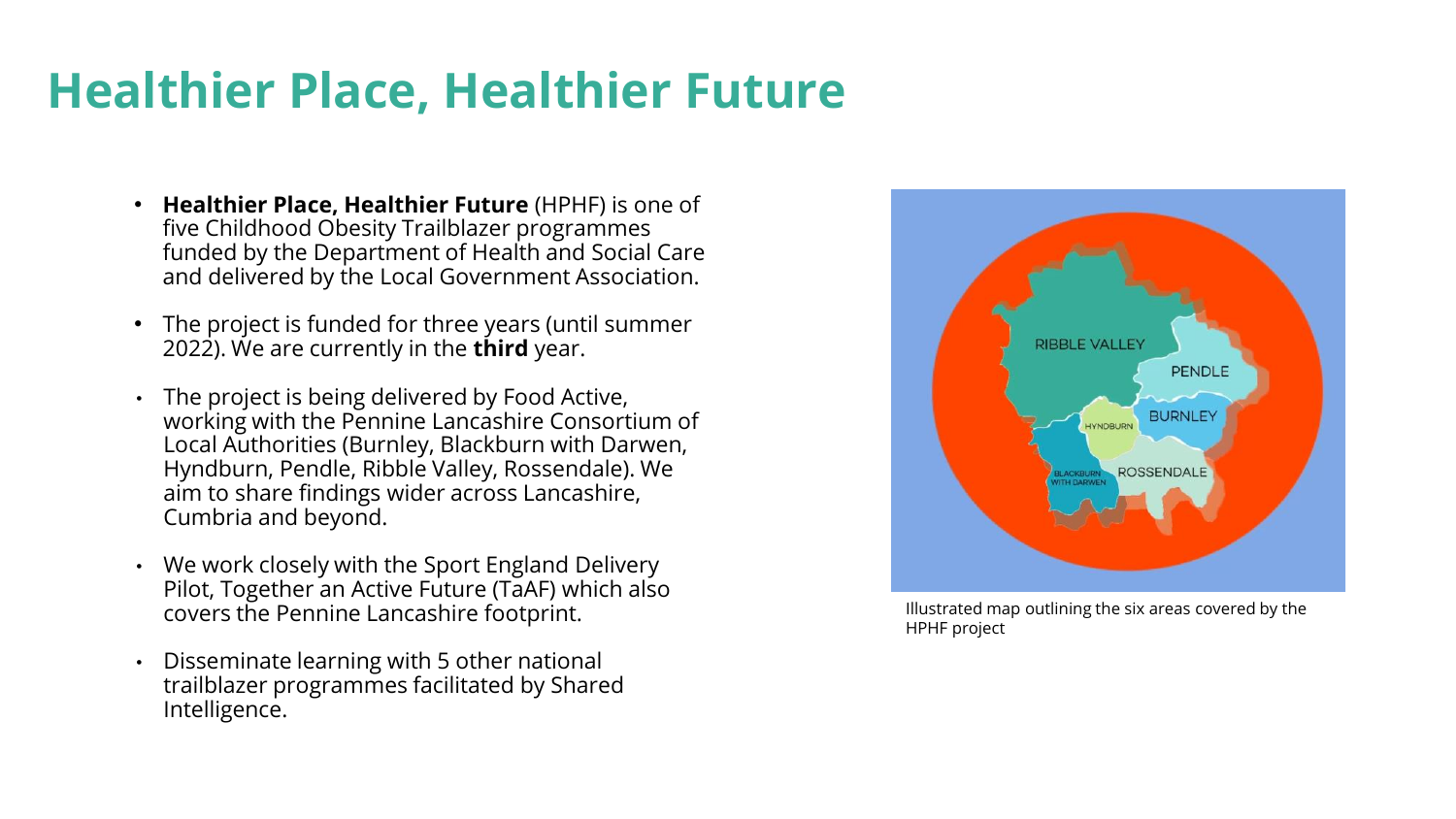### **Whole systems approach**

#### **System Leadership**

Working with system leaders to engage and inspire action to support healthy weight and more broadly the health and wellbeing agenda

#### **Planning**

Working with planning authorities to support a healthier place by aligning policy across the districts and working with the system to use planning to support public health.

#### **Businesses**

Work with food businesses to encourage a healthier offer and to provide business support in return.

#### **Social Movement**

Work with the community to make sure what we are doing meets the needs of our Pennine Lancashire residents through 'The Great Big Junk Food Debate', giving them the opportunity to drive change and push for a healthier, accessible, and affordable food environment.



**OUR PENNINE LANCASHIRE**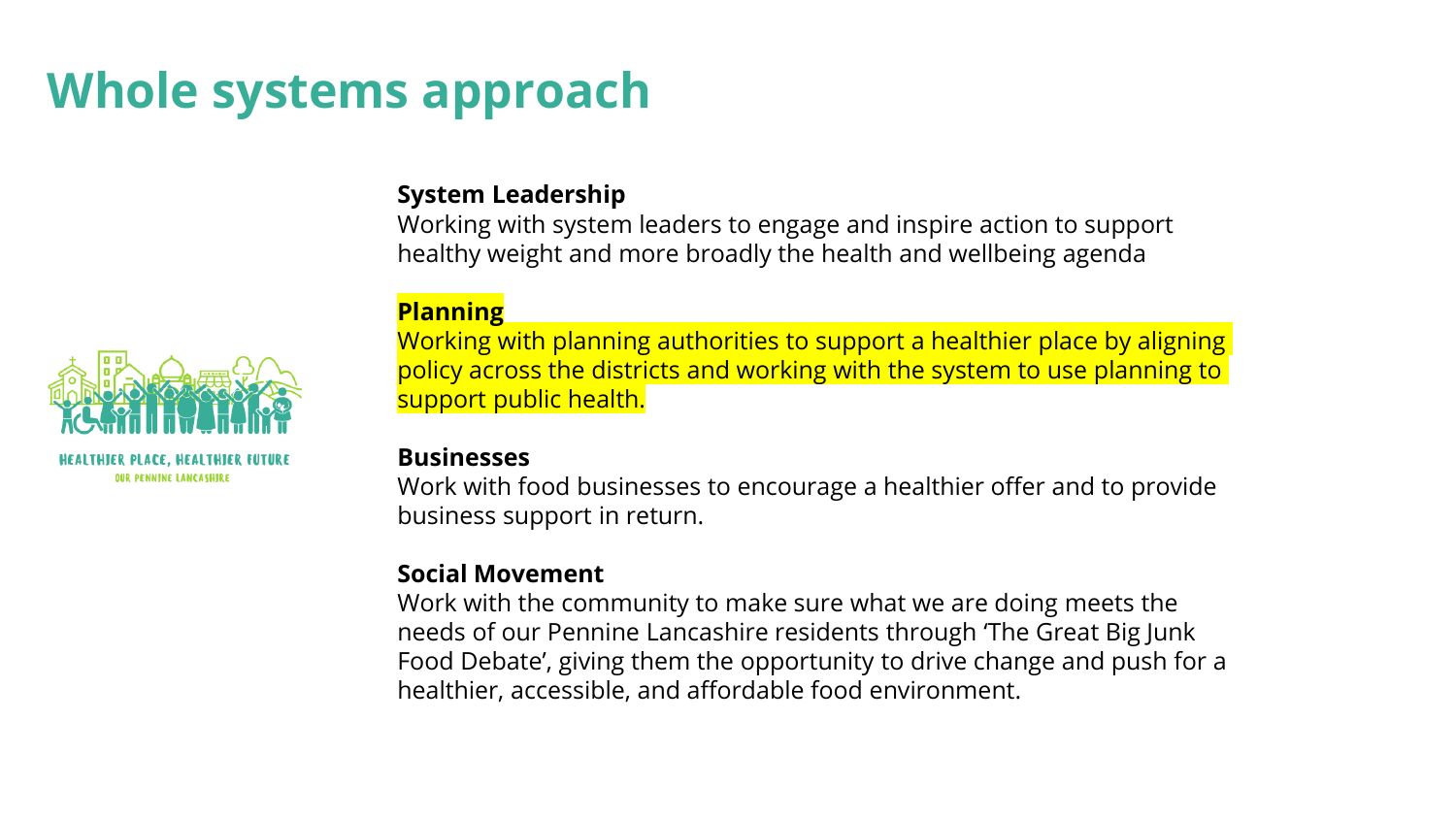# **The planning lever**

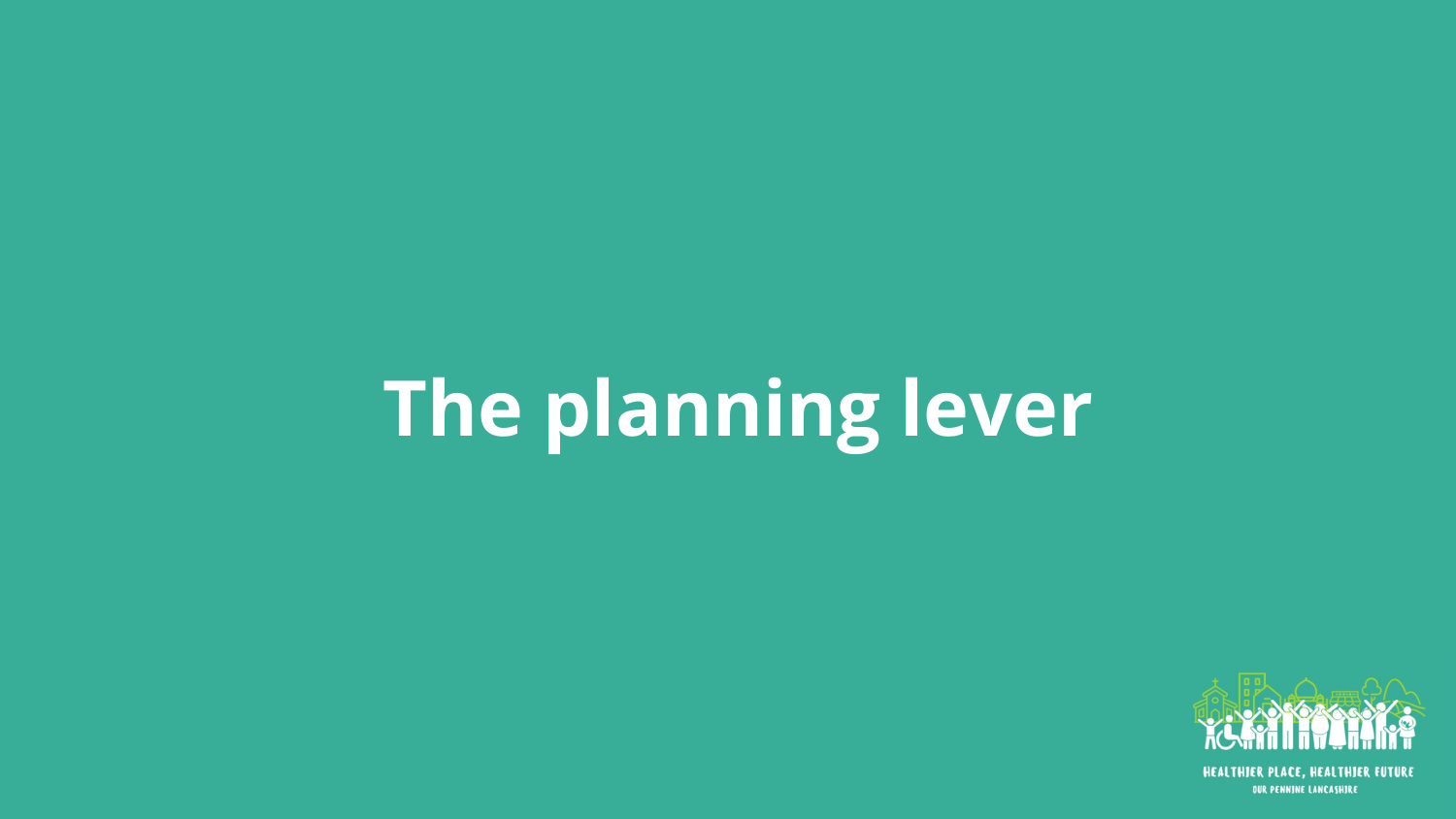**Trailblazer vision for planning** 

## **"We will use a positive approach to planning regulation which actively promotes a healthier food environment in all our districts."**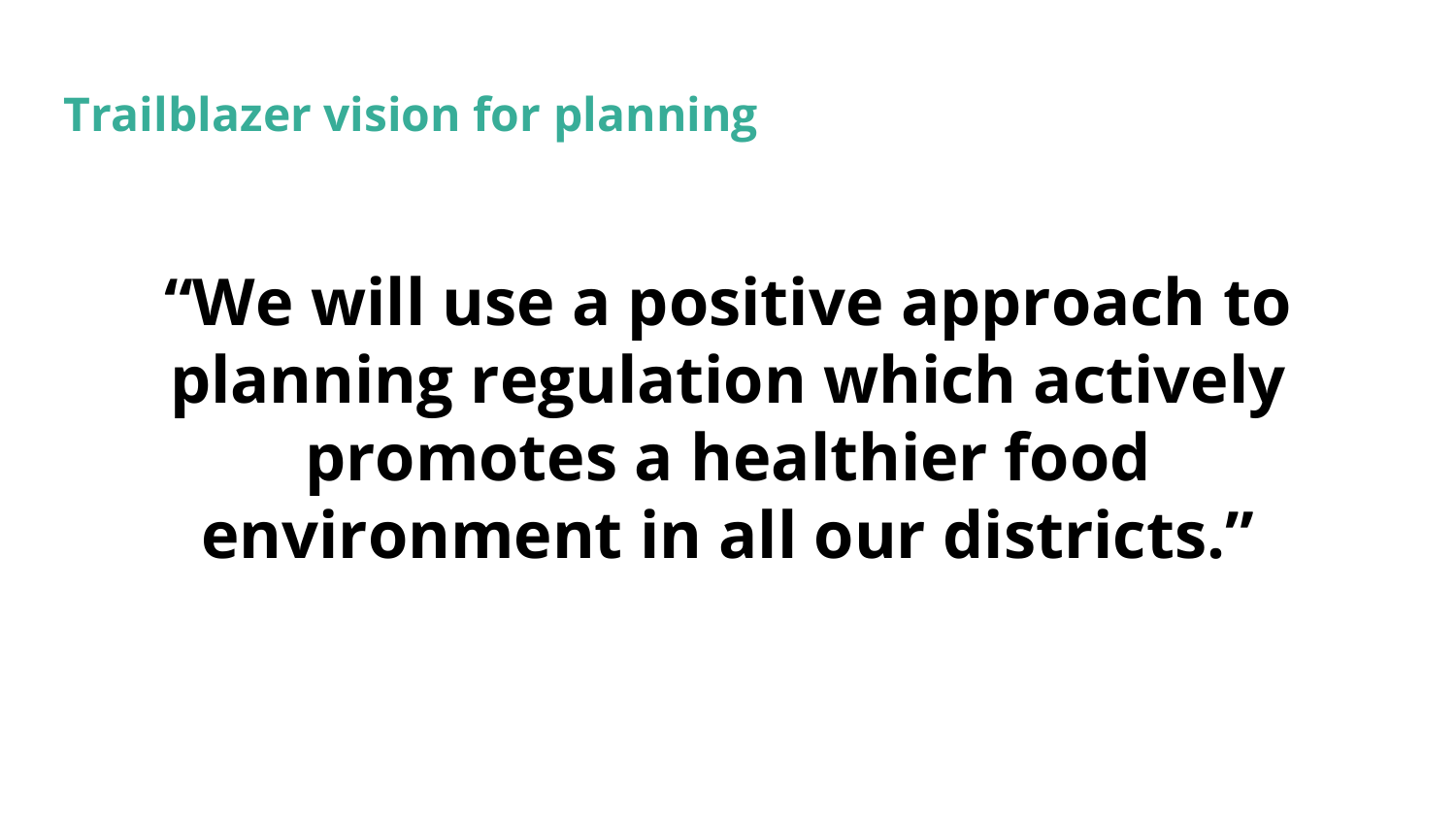## **Key planning activities**

- Using a 'test and learn' approach.
- Supporting the development of Joint Planners Agreement between the six planning authorities.
- Research good practice from planning authorities across the country.
- Support youth and community engagement in the planning system.
- Support adoption of the Planning for Health SPD in Burnley, Rossendale and Hyndburn.
- Engage Elected Members in the planning process.
- Undertaking research on hot food applications and policy decisions (with reference to health).
- Run national and local events to engage and discuss planning for health.



Towneley Park in the snow in Burnley, Paul Green.